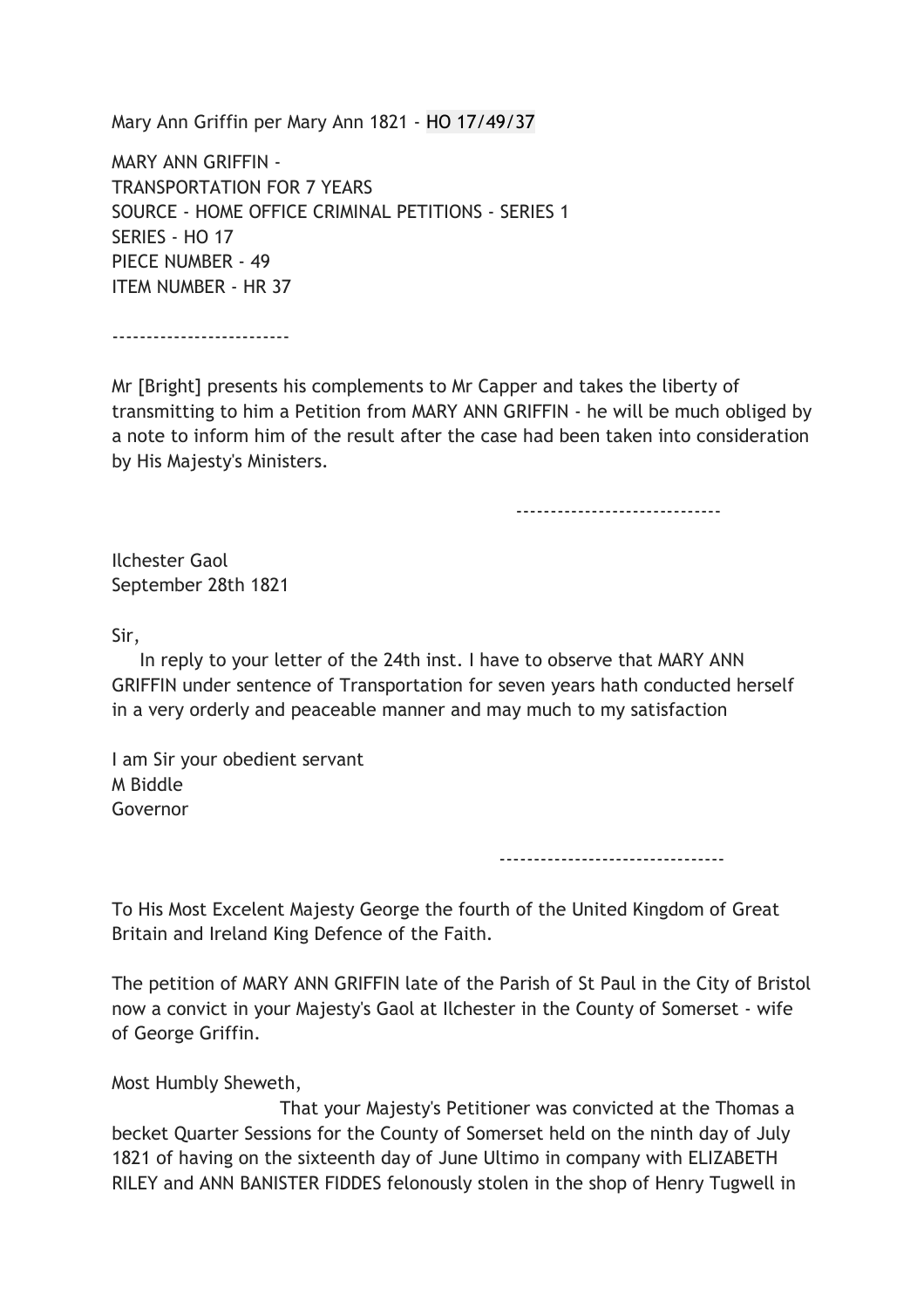the City of Bath Linen Draper and Haberdasher six silk hankerchiefs of the value of twenty four shillings and sentend to be transported for the term of seven years.

 That your Majesty's petitioner was prevailed upon by the aforementioned ELIZABETH RILEY to accompany her to the said shop saying that she wished to purchase a gown of a particular pattern but your Petitioner had no intention to steal any thing therein nor had your petitioner any knowledge directly or indirectly of ELIZABETH RILEYs intention so to do so, and your majesty's petitioner doth most humbly and solomly declare that she had no part and concern in the felony otherwise than having been unfortunately in the company of the said ELIZABETH RILEY when on leaving the said shop, gave the goods to ANN BANISTER FIDDES who was waiting in the street, declaring that she the said ELIZABETH RILEY had purchased them.

 That on your Majesty,s Petitioner taking the coach to Bath for Bristol the aformentioned ELIZABETH RILEY requested your Petitioner to take care of her bundle which your Petitioner accordingly did having no knowledge of the contents thereof and that being pursued and apprehended by the Police Officers the said bundle containing the said property so stolen was found in her possession of your petitioner - notwithstanding which your petitioner doth further most solomnly decline that she had no known knowledge of interest in or particulars, of the felony committed otherwise than being in the company of the said ELIZABETH RILEY as above stated.

 That your majesty,s Petitioner has recently entered the nineteenth yoear of her age she had herefor supported an unblemished character the crime of which she stands convicted being the only transgression of the law of her country she has at any time accused of she is the mother of an infant son only sixteen months of age and she is now some months advance in her pregnancy she therefore most humbly prays that your Majesty will be most graciously pleased to take her pitiful case into serious consideration and mitigate her punishment in such manner as your majesty in wisdom may think fit, and your Majesty,s Petitioner as in duty will ever pray.

## Mary Ann Griffin

We whose name are hereunto submitted beg leave to recommend the above name MARY ANN GRIFFIN your Majesty's Petitioner as truly worthy of your Majesty's clemency;

J Poerter - Curate of St Pauls D Wellington - Church Warden Jack Gardiner Junior William Morris George pemberton W Taylor